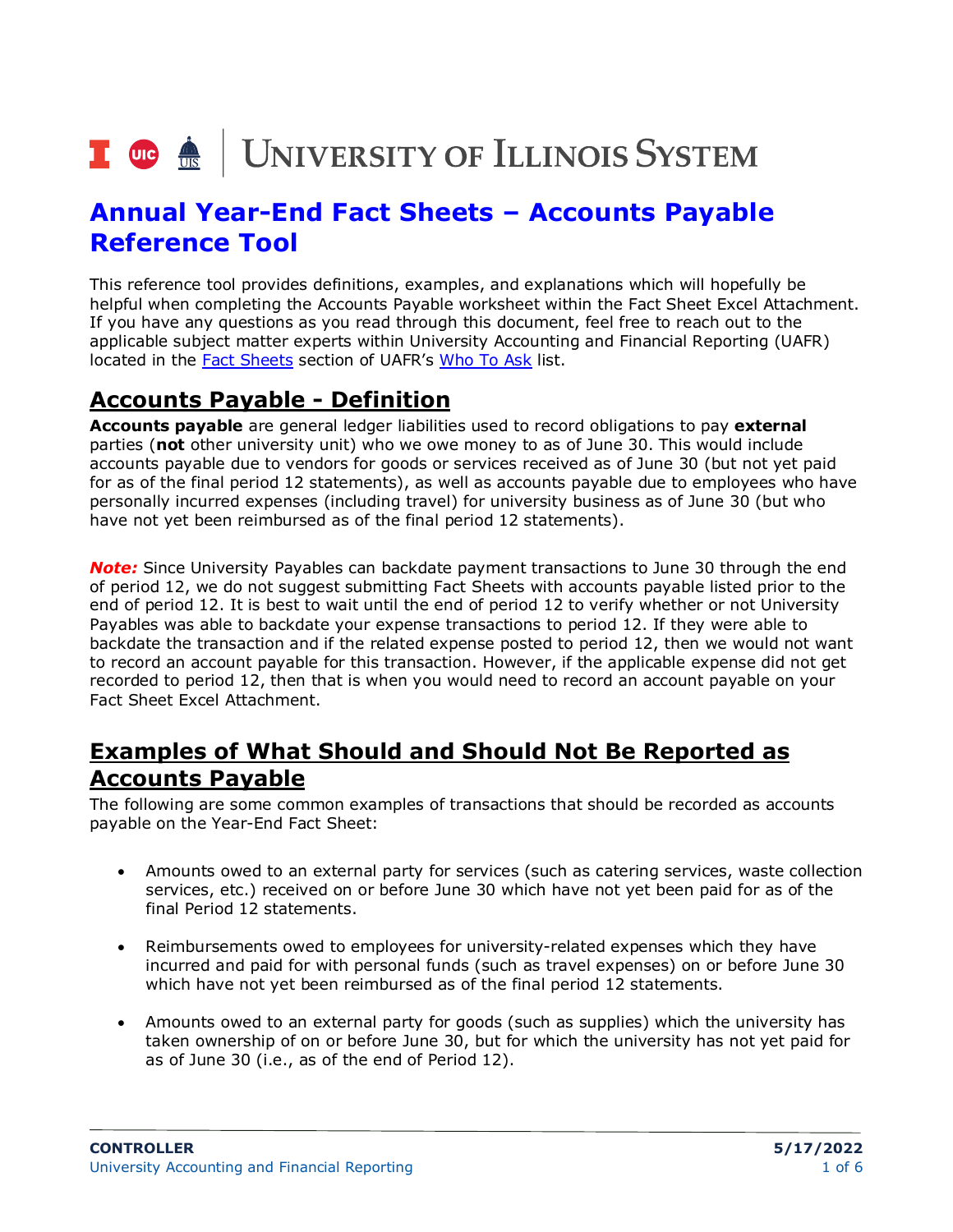- o *Note:* Determination of when the university officially takes ownership of the goods is dependent on the shipping terms outlined on the related purchase order, vendor invoice, or packing slip.
	- For example, if the shipping terms were **FOB Shipping Point**, then the university takes ownership once the goods leave the vendor's shipping dock, and the goods would belong to the university while in-transit.
	- However, if the shipping terms were **FOB Destination**, then the university takes ownership once the goods are received by the university, and the goods would still belong to the vendor while in-transit.
- Credit memos, rebates, and/or refunds owed to the university from vendors that the university fully expects to make purchases from in the future should be reported as negative payable on the Accounts Payable tab of the Fact Sheet Excel Attachment to ensure that they can be properly offset with other payables or future purchases from these vendors.

It is also important to be aware of common examples of transactions that should **NOT** be recorded as an account payable on the Year-End Fact Sheet, as we have seen units erroneously report these as a payable in the past. See below for examples of transactions which should **NOT**  be reported as accounts payable:

- Amounts owed from other university units should **NOT** be reported as accounts payable on the Year-End Fact Sheets. In order to prevent overstating expenses on the university's financial statements, we do not record payables from other university departments, and only record payables from vendors and individuals external to the university (such as external vendors, employees, students, etc.)
- Amounts owed for credit card processing fees should **NOT** be reported as accounts payable on the Year-End Fact Sheet. These payables are recorded via a separate UAFR process, thus there is no need to report these amounts on your Year-End Fact Sheet.
- Amounts owed to an external party for goods (such as supplies) which the university has **NOT** yet taken ownership of as of June 30 should **NOT** be reported as accounts payable on the Year-End Fact Sheet.
	- o *Note:* Determination of when the university officially takes ownership of the goods is dependent on the shipping terms outlined on the related purchase order, vendor invoice, or packing slip.
		- For example, if the shipping terms were **FOB Shipping Point**, then the university takes ownership once the goods leave the vendor's shipping dock, and the goods would belong to the university while in-transit.
		- However, if the shipping terms were **FOB Destination**, then the university takes ownership once the goods are received by the university, and the goods would still belong to the vendor while in-transit.
- Credit memos, rebates, and/or refunds owed to the university from vendors that we no longer expect to make purchases from in the future should **NOT** be reported as a negative payable on the Accounts Payable tab of the Fact Sheet Excel Attachment. Instead, these amounts should be recorded as an accounts receivable on the Accounts Receivable tab of the Fact Sheet Excel Attachment.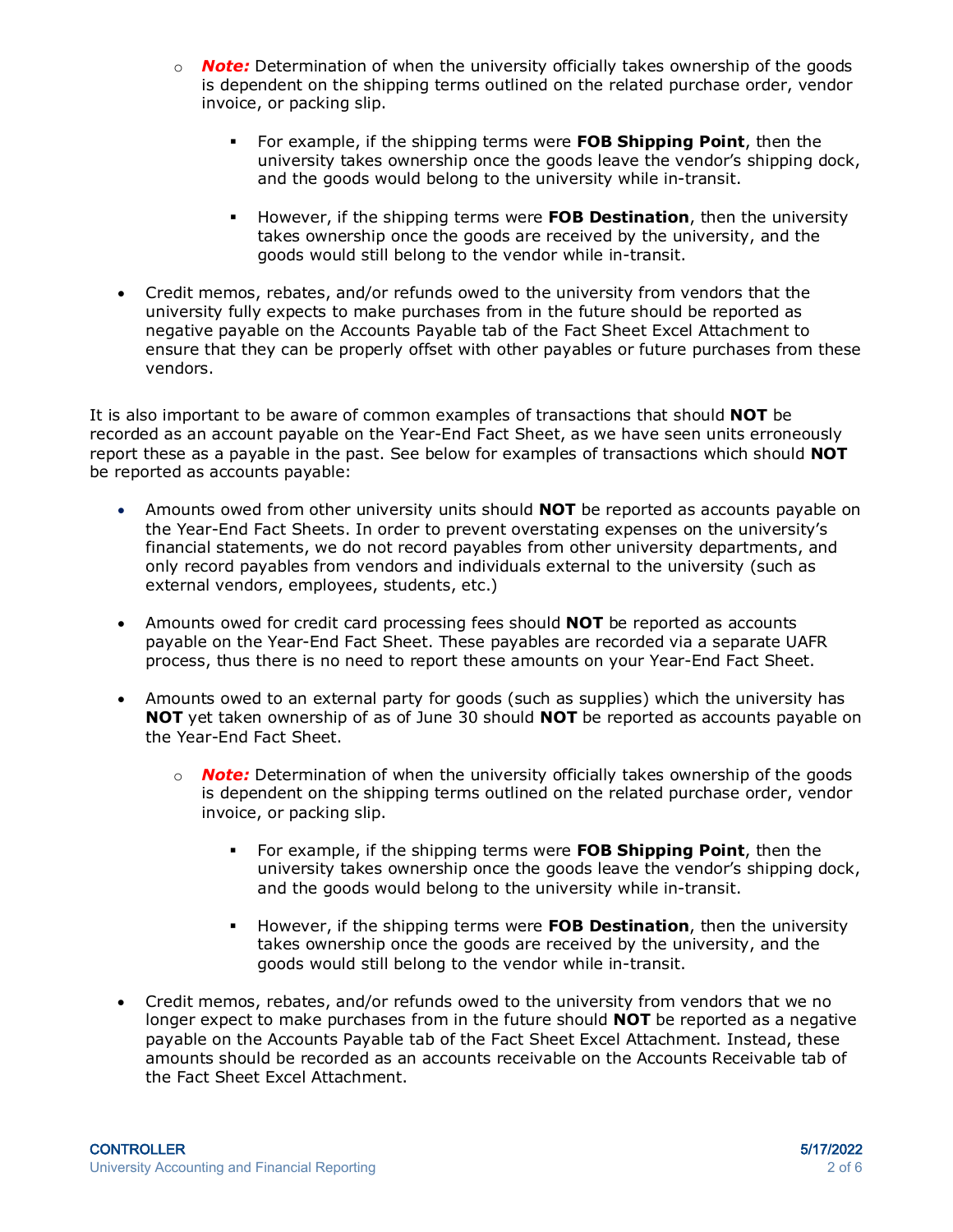# **Completing Your Fact Sheet**

Now that you have had an overview of the various definitions and examples which apply to this area, we are now ready to complete the Fact Sheet Excel Attachment. However, before we start to go through these required fields, please keep in mind the tips below:

- Make sure you are using the most recent version of the Fact Sheet Excel Attachment, which can be downloaded from the following the [Year-End Fact Sheets](https://www.obfs.uillinois.edu/accounting-financial-reporting/year-end-procedures/fact-sheets/) webpage.
- When copying data over from another spreadsheet, paste the information into the Fact Sheet Excel Attachment using the **Paste Values** option. This will help ensure the formatting and formulas on the Fact Sheet Excel Attachment are not altered.

## **Step 1: C-FOAPAL Information**

Enter the complete C-FOAPAL in Columns A through G. This should be the same C-FOAPAL that you will use when making the eventual payment to the vendor or individual.

• The full C-FOAP (i.e., the chart, fund, organization, account, and program code) is **required** to complete the year-end adjusting entries to Banner. However, the activity code and location code are optional.

Enter an account code which accurately reflects the activity of the transaction generating the payable. For example, if you owe a reimbursement to an employee for out-of-state travel expenses incurred, then we would typically expect to see an appropriate expense account code (such as 132200, "*Out-of-State Travel – Employee Reimbursement"*) listed on the Fact Sheet Excel Attachment to accurately reflect the nature of that transaction. If you need assistance in finding an appropriate account code to use, refer to the *Account Code Search* application located on the [Banner Account Codes](https://www.obfs.uillinois.edu/accounting-financial-reporting/banner-account-codes/) webpage.

• See the table below for an example of what we would expect to see listed for a full C-FOAP. As you can see in these examples below, each field is properly completed, and an appropriate expense account code is listed on each line to appropriately represent the nature of the transaction. In this example below, the first line item represents a payable for a reimbursement owed to a university employee who traveled out-of-state for university business (132200, "*Out-of-State Travel – Employee Reimbursement"*), while the second line item was for a payable owed to an external vendor for catering services received (142520, "*Catering Services – Payment to Vendor"*):

| Chart |        | Fund   Organization   Account   Program |        |        |
|-------|--------|-----------------------------------------|--------|--------|
|       | 303000 | 123000                                  | 132200 | 123001 |
|       | 300300 | 123000                                  | 142520 | 123001 |
|       |        |                                         |        |        |

## **Step 2: Amount**

Enter the total amount owed for the accounts payable in Column H. Keep in mind that if the accounts payable relates to a transaction that may span a range of days (such as a service, subscription, membership, employee travel reimbursement, etc.), then make sure to enter the **total amount** of the payable as of June 30, along with the applicable date range in columns M – N (more on this later in **Step 6**). The spreadsheet will then factor in the total amount of the

#### CONTROLLER 5/17/2022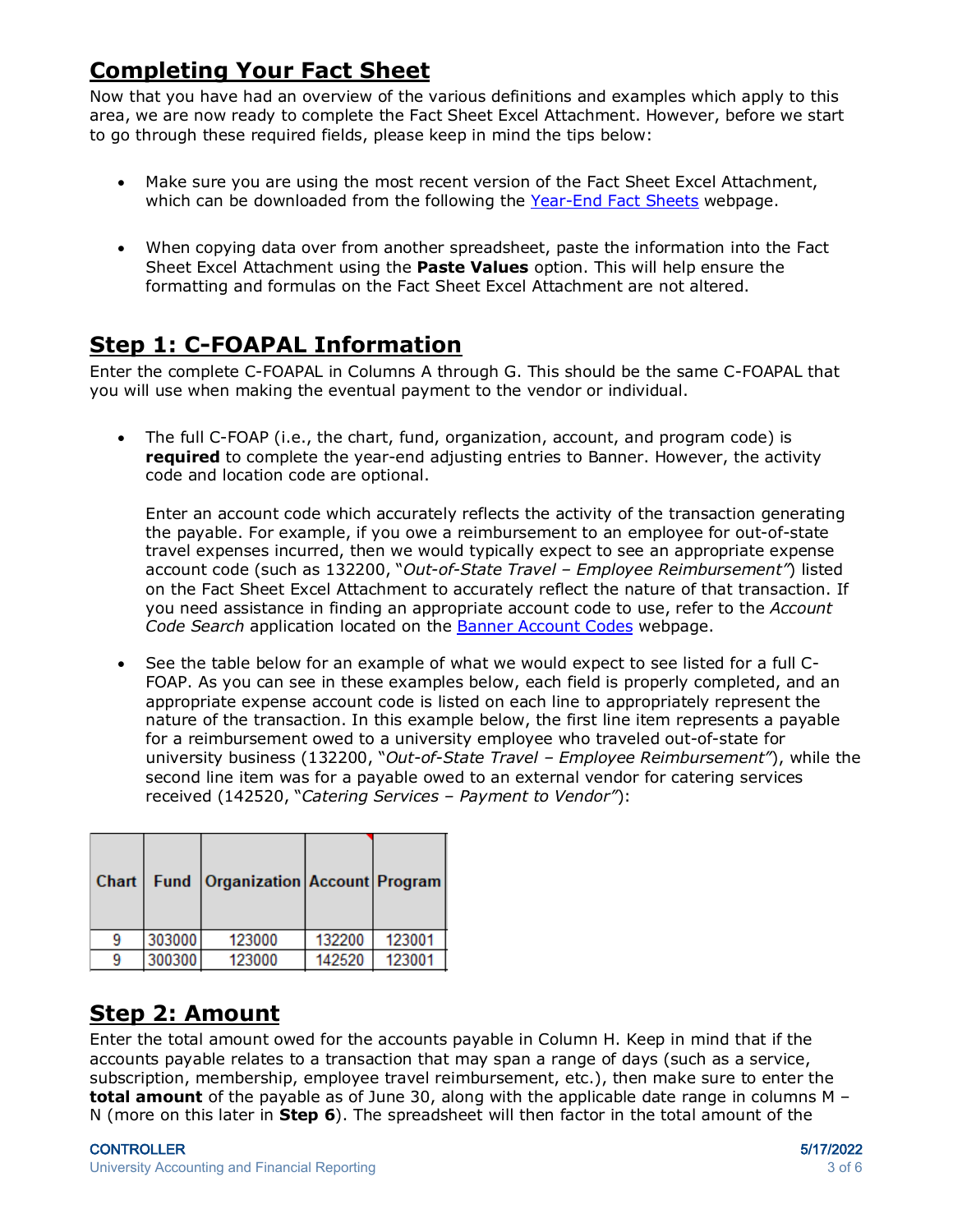expense and will automatically calculate the correct amount of the payable based on the number of days in each fiscal year for that date range.

For example, if you owe an employee a travel reimbursement totaling \$1,200 for a university business trip that spanned from 6/26 thru 7/3, then you would enter the full \$1,200 into the *Amount* column, you would enter the applicable date ranges in columns M and N, and the spreadsheet would then be able to calculate the proper amount of the payable for you.

### **Step 3: Banner Document Number and Banner Transaction Date**

If available, enter the related Banner Document Number and Banner Transaction Date into Columns I and J. For example, if you owed an amount to an external vendor as of 6/30 and University Payables ended up processing the related expense report and paying the vendor in July of the new fiscal year, then you would have a Banner Document Number and Banner Transaction Date to reference in these two columns.

We would expect that this Banner Transaction Date (if available) would be in the new fiscal year, using the MM/DD/YYYY format. If the expense actually was paid on 6/30 or before of the prior fiscal year that we are closing, then it is not a payable.

See below for a few other tips to keep in mind when completing these two columns:

- Banner page FGIBDST can be used to drill down and search for the related Banner Document Number and Banner Transaction Date, if available. Simply go to the expense account code line item that you believe the expense may have posted to within the new fiscal year, and drill down to the detail using the F3 key.
- If a Banner Document Number and Banner Transaction Date is not available, simply leave these fields blank, or enter "Not Available."
- Make every effort you can to itemize your payables on a line-by-line basis if at all possible, and include any details you may have related to the payable (such as the Chrome River expense report number, any related Banner document number, etc.)
- If your accounts payable was paid via TEM or Chrome River, then enter the **TM** or **TE** document number from Banner. If the **TM** or document number is not yet available, then the expense report (ER) or CR number would be helpful as well.
- If your accounts payable was paid via purchase order/requisition, then enter the **I** document number from Banner. If the **I** document number is not yet available, then the Purchase Order (PO) number would be helpful as well.
- Enter the Banner transaction date of the Banner document in a MM/DD/YY format. Note that you should be using the Banner transaction date, **not** the Banner activity date and **not** the check date.

See below for some examples of what we have seen in the past for these fields: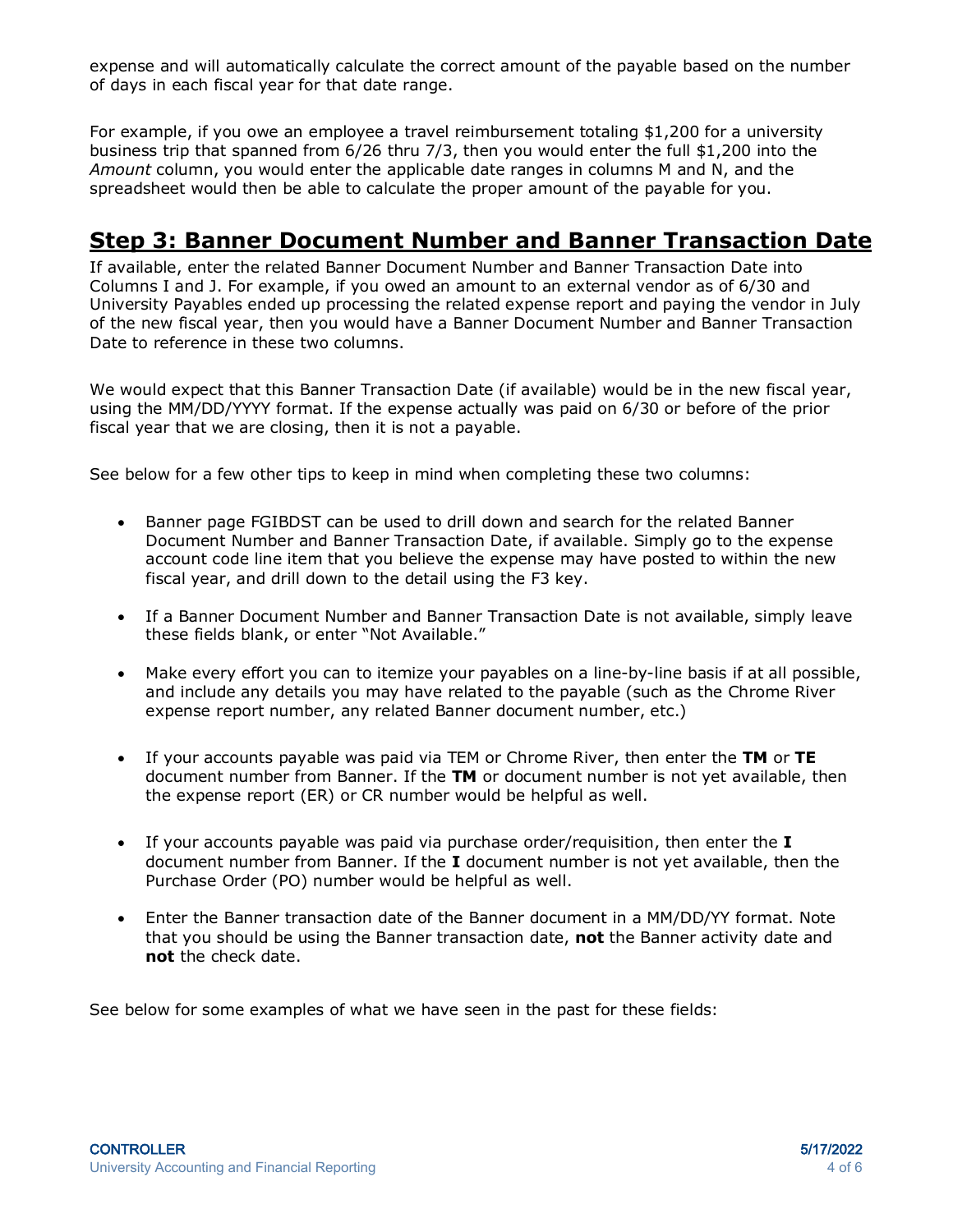| <b>Banner Document Number</b><br>(if available) | <b>Banner Transaction</b><br>Date<br>(if available) |
|-------------------------------------------------|-----------------------------------------------------|
| P0123456                                        |                                                     |
|                                                 |                                                     |
| TM012ABC                                        | 7/6/22                                              |
|                                                 |                                                     |
| Not Available                                   | <b>Not Available</b>                                |

## **Step 4: Name of the Vendor or Employee**

Enter the name of the vendor or employee in Column K. If you are listing a vendor, remember that we should only report payables from vendors who are **external** to the university, and not other university units. Also, if you are listing a payable for a reimbursement owed to a university employee, simply list that employee's name.

See below for some examples of reasonable entries for this field:

| <b>Name of the Vendor or</b><br><b>Employee</b> |
|-------------------------------------------------|
| Molly's Catering                                |
| <b>ABC Sanitary</b>                             |
| <b>Joe Williams</b>                             |

## **Step 5: Description of the Payable**

Enter the description of the accounts payable in Column L. Try to be as clear and transparent as possible. See below for some common examples of acceptable descriptions for this field:

| <b>Description of the Payable</b> |
|-----------------------------------|
| Catering services for ABC         |
| Conference                        |
| Waste collection services for     |
| June                              |
| Reimbursement for travel to       |
| Washington to attend the          |
| XYZ conference                    |

## **Step 6: Start Date and End Date of Service Period Covered by the Expense**